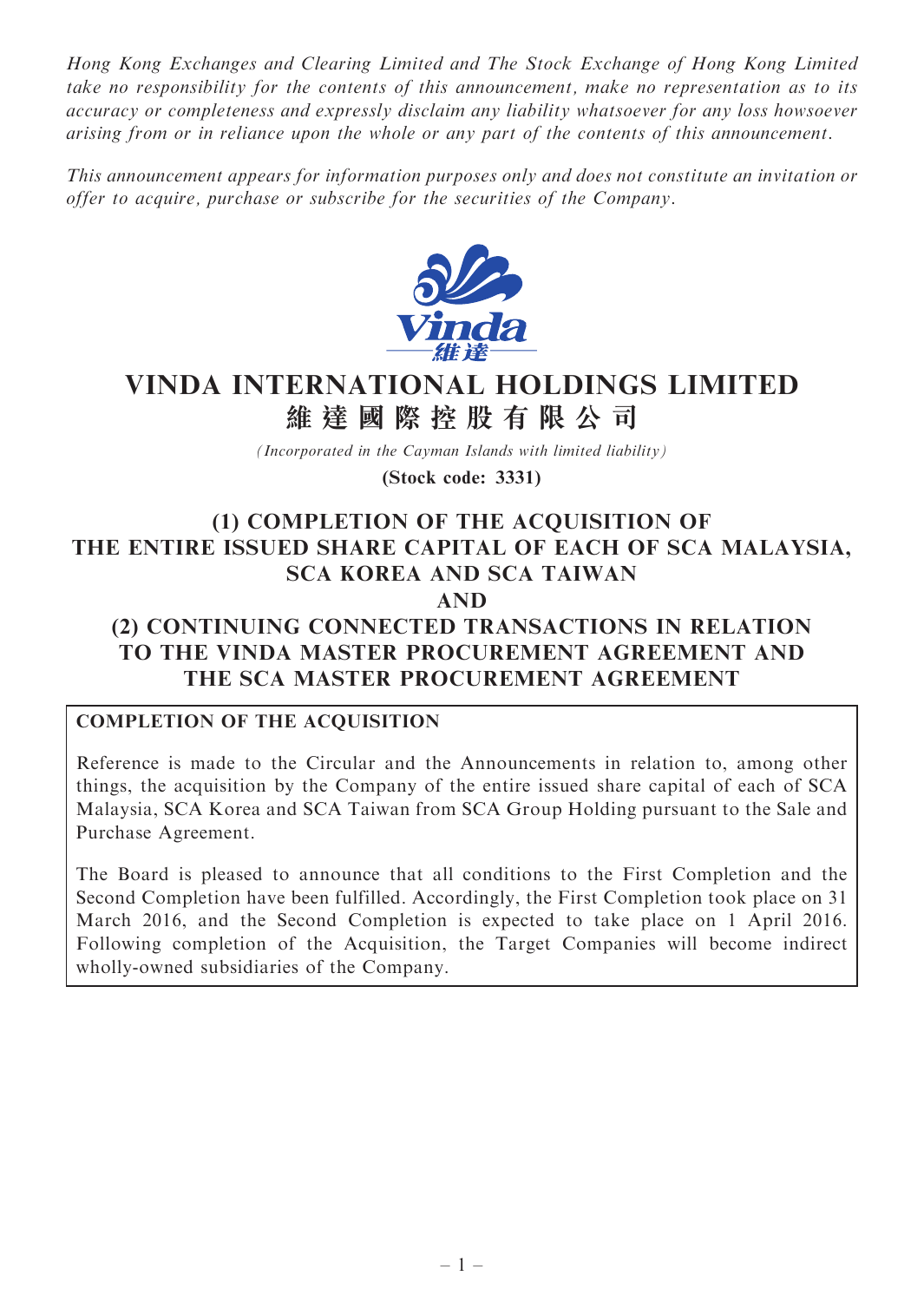#### CONTINUING CONNECTED TRANSACTIONS IN RELATION TO THE VINDA MASTER PROCUREMENT AGREEMENT AND THE SCA MASTER PROCUREMENT AGREEMENT

On 31 March 2016, the Company entered into the following agreements with SCA Group Holding:

- (1) SCA Group Holding as vendor and the Company as purchaser entered into the Vinda Master Procurement Agreement pursuant to which (i) SCA Group Holding shall sell such quantities of the SCA Products in accordance with the Vinda Purchase Orders and (ii) the Previous Vinda Master Procurement Agreement shall be terminated; and
- (2) the Company as vendor and SCA Group Holding as purchaser entered into the SCA Master Procurement Agreement pursuant to which the Company shall sell such quantities of the Vinda Products in accordance with the SCA Purchase Orders.

# LISTING RULES IMPLICATIONS

SCA Group Holding is a Controlling Shareholder of the Company and therefore a Connected Person of the Company. Hence, the transactions contemplated under the Vinda Master Procurement Agreement and the SCA Master Procurement Agreement constitute continuing connected transactions of the Company under Chapter 14A of the Listing Rules, and will be aggregated as a series of transactions pursuant to Rule 14A.81 of the Listing Rules.

As the applicable percentage ratios (as defined under the Listing Rules) calculated based on the Vinda Annual Caps and the SCA Annual Caps are, on an aggregated basis, more than 0.1% but less than 5%, the transactions contemplated under the Vinda Master Procurement Agreement and the SCA Master Procurement Agreement are subject to the reporting, announcement and annual review requirements, but are exempt from the independent shareholders' approval requirement under Chapter 14A of the Listing Rules.

Unless otherwise defined herein, capitalized terms in this announcement shall have the same meanings as those defined in the Circular.

# COMPLETION OF THE ACQUISITION

Reference is made to the Circular and the Announcements in relation to, among other things, the acquisition by the Company of the entire issued share capital of each of SCA Malaysia, SCA Korea and SCA Taiwan from SCA Group Holding pursuant to the Sale and Purchase Agreement.

The Board is pleased to announce that all conditions to the First Completion and the Second Completion have been fulfilled. Accordingly, the First Completion took place on 31 March 2016, and the Second Completion is expected to take place on 1 April 2016. Following completion of the Acquisition, the Target Companies will become indirect wholly-owned subsidiaries of the Company.

The Company will make a further announcement on 5 April 2016 if the Second Completion has not taken place.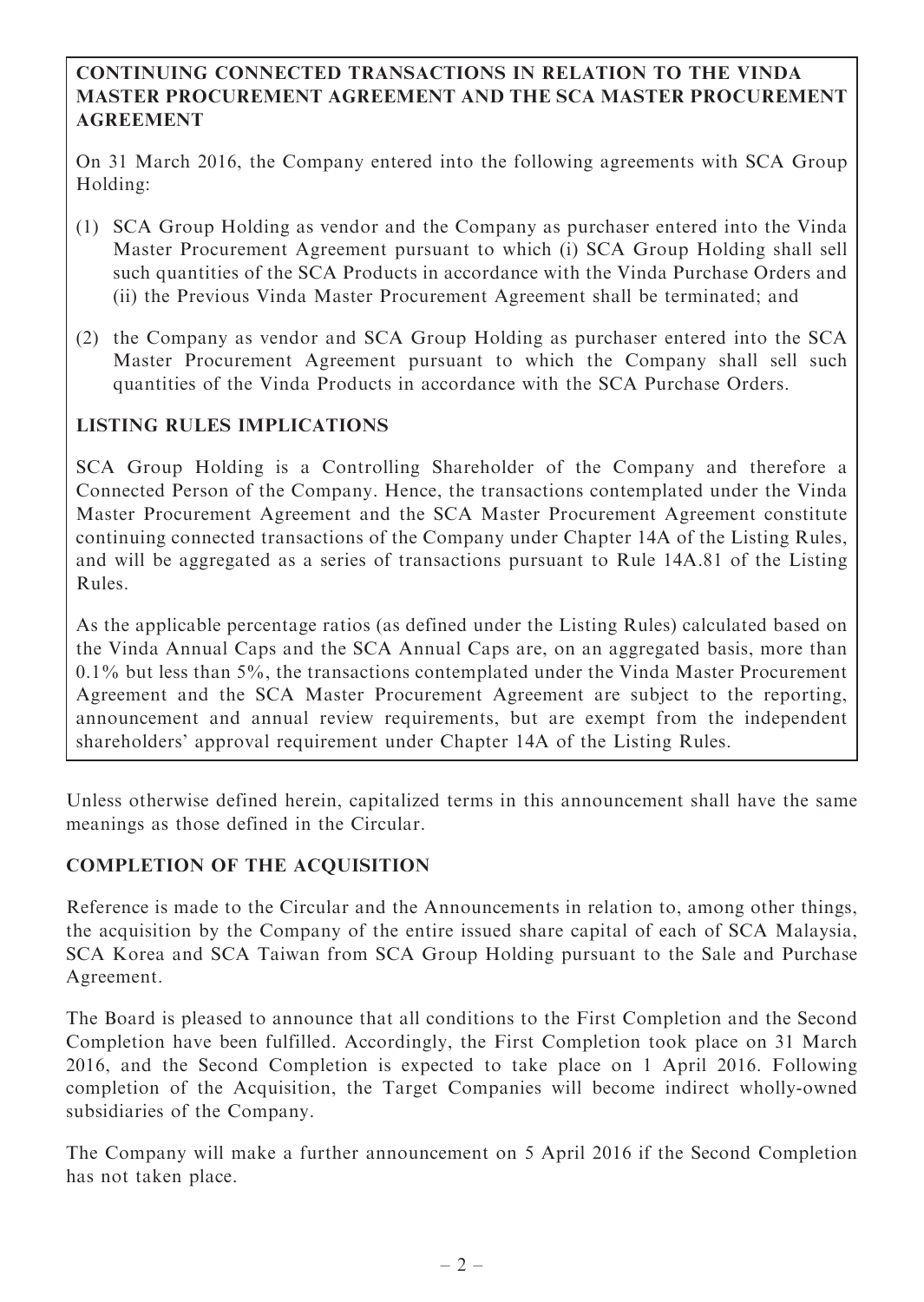# VINDA MASTER PROCUREMENT AGREEMENT

Upon the First Completion, SCA Group Holding and the Company entered into the Vinda Master Procurement Agreement. The principal terms of the Vinda Master Procurement Agreement are set out below.

# Date

31 March 2016 (after trading hours)

# Parties

- (1) SCA Group Holding as vendor; and
- (2) the Company as purchaser.

# Products and the total quantity

SCA Group Holding shall sell (or procure the relevant member(s) of the SCA Group to sell) such quantities of the SCA Products which the Company (or other relevant member(s) of the Group) may, from time to time, request pursuant to a Vinda Purchase Order in accordance with applicable rolling forecasts.

# Term

The term of the Vinda Master Procurement Agreement shall commence on 31 March 2016 and, unless the Vinda Master Procurement Agreement is otherwise terminated or discharged in accordance with its own terms, shall continue in force for a period of three (3) years thereafter.

If SCA Group Holding (or the relevant member(s) of the SCA Group) or the Company (or the relevant member(s) of the Group) wishes to cease to supply or purchase the SCA Products (as the case may be), then the party wishing to discontinue the supply or purchase of the SCA Products may only discontinue such supply or purchase six (6) months after the date of providing the other party with a termination notice in accordance with the Vinda Master Procurement Agreement.

# Pricing

The price at which the SCA Products will be sold shall be an amount equivalent to the sum of (i) the actual cost of the SCA Products, plus (ii) a margin of 10% and shall be determined at the time that the relevant purchase order for such SCA Products is placed by the Company (or any relevant member(s) of the Group), and shall be exclusive of any value added tax and business tax.

The actual cost of the SCA Products shall be determined on a quarterly basis with reference to, without limitation, the nature of the relevant SCA Products and the cost of producing such SCA Products.

# Payment Terms

All payments in relation to the sale and purchase of the SCA Products pursuant to the Vinda Master Procurement Agreement shall be payable monthly in arrears and in the currency of the relevant price quotation in respect of the SCA Products.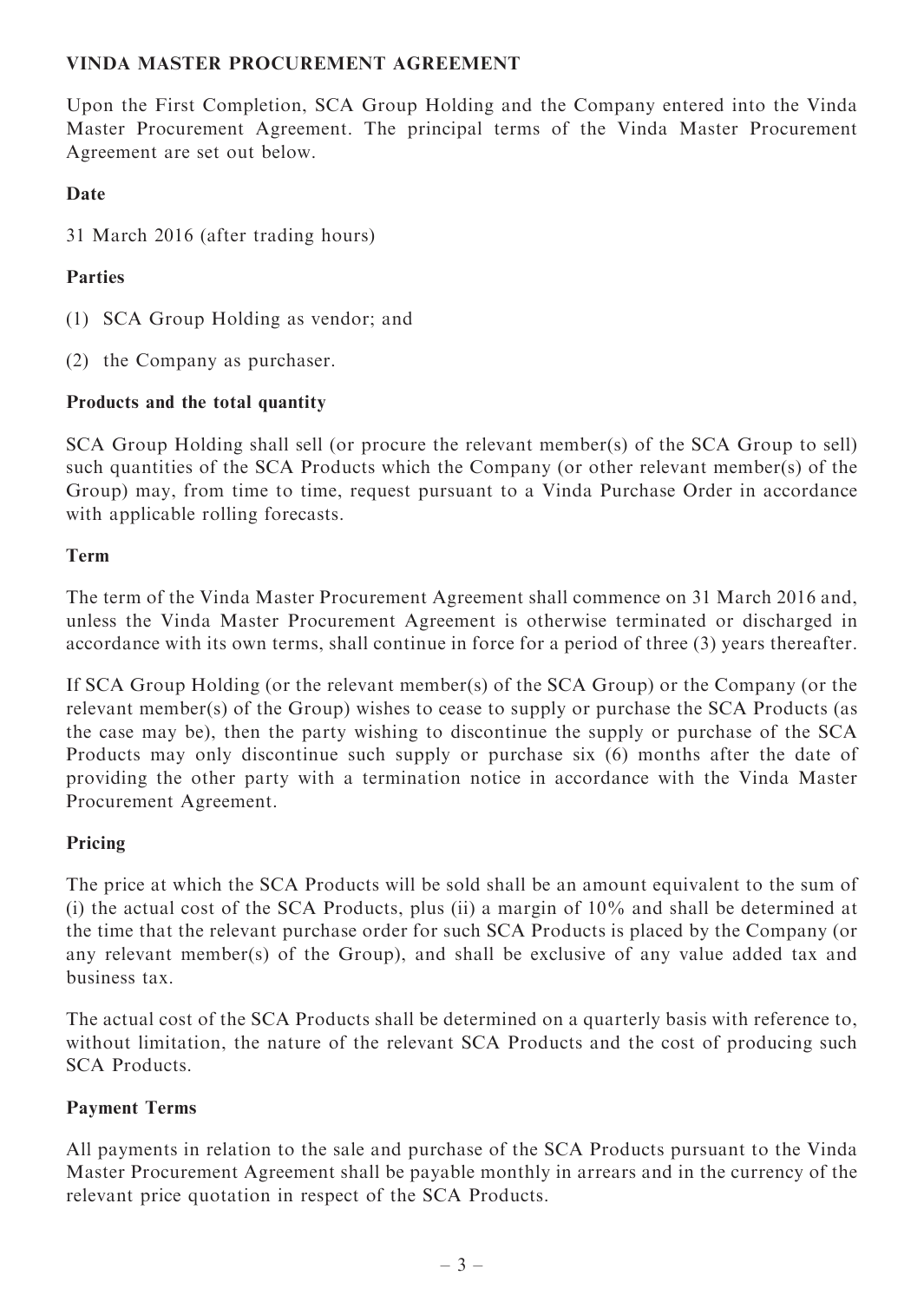The terms of the Vinda Master Procurement Agreement were arrived at after arm's length negotiations between the Company and SCA Group Holding. They are based on normal commercial terms or on terms no less favourable to the relevant member(s) of the Group when compared to those offered to independent third parties.

#### Termination of the Previous Vinda Master Procurement Agreement

The Company and SCA Group Holding agree that, with effect from 31 March 2016, the Previous Vinda Master Procurement Agreement shall terminate, and the Company and SCA Group Holding shall release each other from all further rights and obligations thereunder.

#### Historical Amounts

For the three (3) years ended 31 December 2013, 2014 and 2015, there were transactions similar to those contemplated under the Vinda Master Procurement Agreement to the value of approximately HK\$0, HK\$39,268,339 and HK\$151,769,200, respectively.

#### Vinda Annual Caps

Pursuant to the requirements under Chapter 14A of the Listing Rules, the Company proposes the following Vinda Annual Caps with respect to the Vinda Master Procurement Agreement:

| Year              | 2016            | 2017            | 2018            |
|-------------------|-----------------|-----------------|-----------------|
| Vinda Annual caps | HK\$300,000,000 | HK\$300,000,000 | HK\$300,000,000 |

The Vinda Annual Caps were determined by reference to the historical transaction amounts under the Previous Vinda Master Procurement Agreement, the expected rate of growth of the Group's sales and overall business and the agreed pricing pursuant to the Vinda Master Procurement Agreement.

# SCA MASTER PROCUREMENT AGREEMENT

Upon the First Completion, SCA Group Holding and the Company entered into the SCA Master Procurement Agreement. The principal terms of the SCA Master Procurement Agreement are set out below.

#### Date

31 March 2016 (after trading hours)

# **Parties**

- (1) the Company as vendor; and
- (2) SCA Group Holding as purchaser.

#### Products and the total quantity

The Company shall sell (or procure the relevant member(s) of the Group to sell) such quantities of the Vinda Products which SCA Group Holding (or other relevant member(s) of the SCA Group) may, from time to time, request pursuant to a SCA Purchase Order in accordance with applicable rolling forecasts.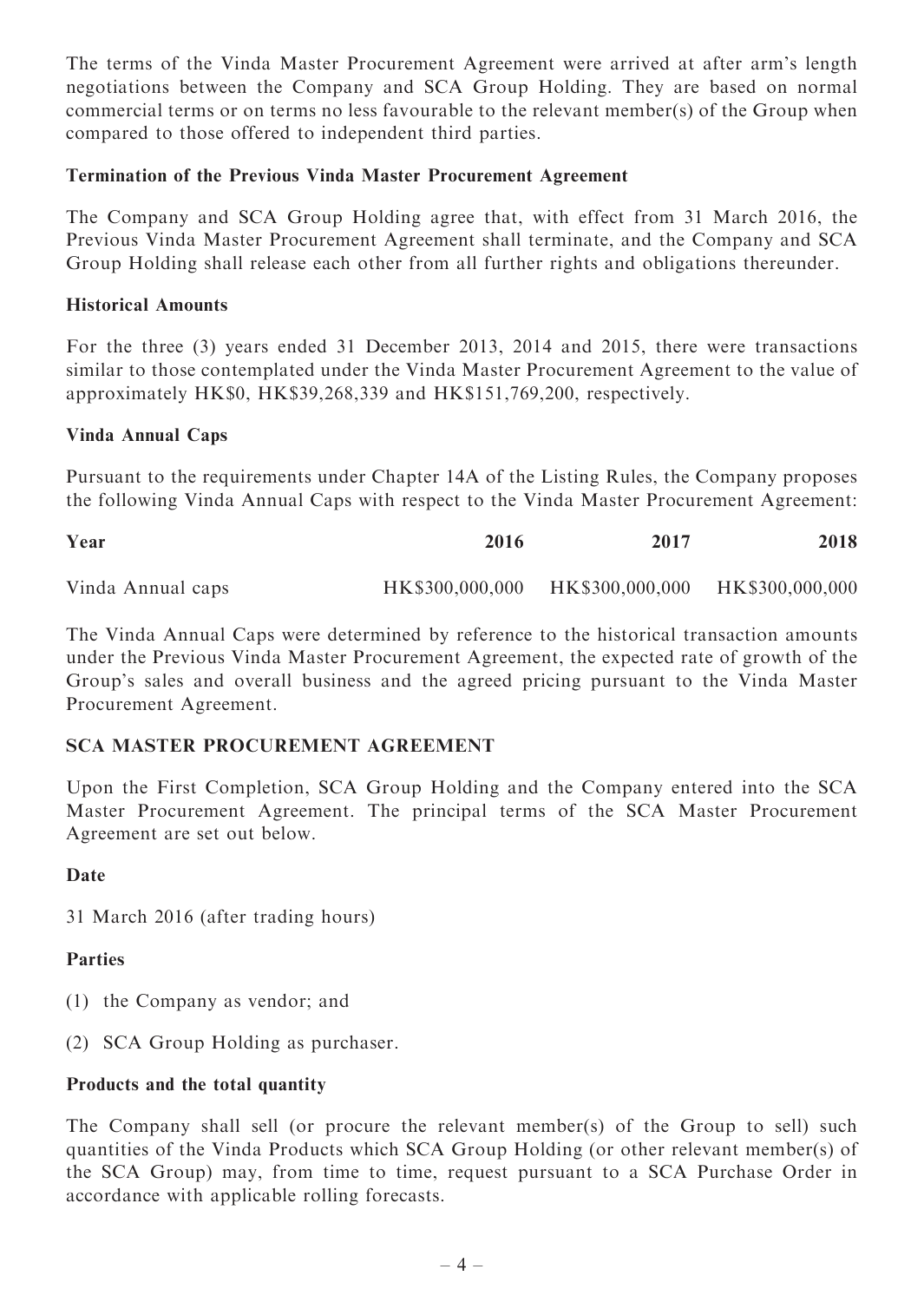# Term

The term of the SCA Master Procurement Agreement shall commence on 31 March 2016 and, unless the SCA Master Procurement Agreement is otherwise terminated or discharged in accordance with its own terms, shall continue in force for a period of three (3) years thereafter.

If the Company (or the relevant member(s) of the Group) or SCA Group Holding (or the relevant member(s) of the SCA Group) wishes to cease to supply or purchase the Vinda Products (as the case may be), then the party wishing to discontinue the supply or purchase of the Vinda Products may only discontinue such supply or purchase six (6) months after the date of providing the other party with a termination notice in accordance with the SCA Master Procurement Agreement.

# Pricing

The price at which the Vinda Products will be sold shall be an amount equivalent to the sum of (i) the actual cost of the Vinda Products, plus (ii) a margin of 10% and shall be determined at the time that the relevant purchase order for such Vinda Products is placed by SCA Group Holding (or any relevant member(s) of the SCA Group), and shall be exclusive of any value added tax and business tax.

The actual cost of the Vinda Products shall be determined on a quarterly basis with reference to, without limitation, the nature of the relevant Vinda Products and the cost of producing such Vinda Products.

# Payment Terms

All payments in relation to the sale and purchase of the Vinda Products pursuant to the SCA Master Procurement Agreement shall be payable monthly in arrears and in the currency of the relevant price quotation in respect of the Vinda Products.

The terms of the SCA Master Procurement Agreement were arrived at after arm's length negotiations between the Company and SCA Group Holding. They are based on normal commercial terms or on terms no less favourable to the relevant member(s) of the Group when compared to those offered to independent third parties.

#### Historical Amounts

For the three (3) years ended 31 December 2013, 2014 and 2015, there were transactions similar to those contemplated under the SCA Master Procurement Agreement to the value of approximately HK\$15,349,007, HK\$29,086,804 and HK\$24,797,151, respectively.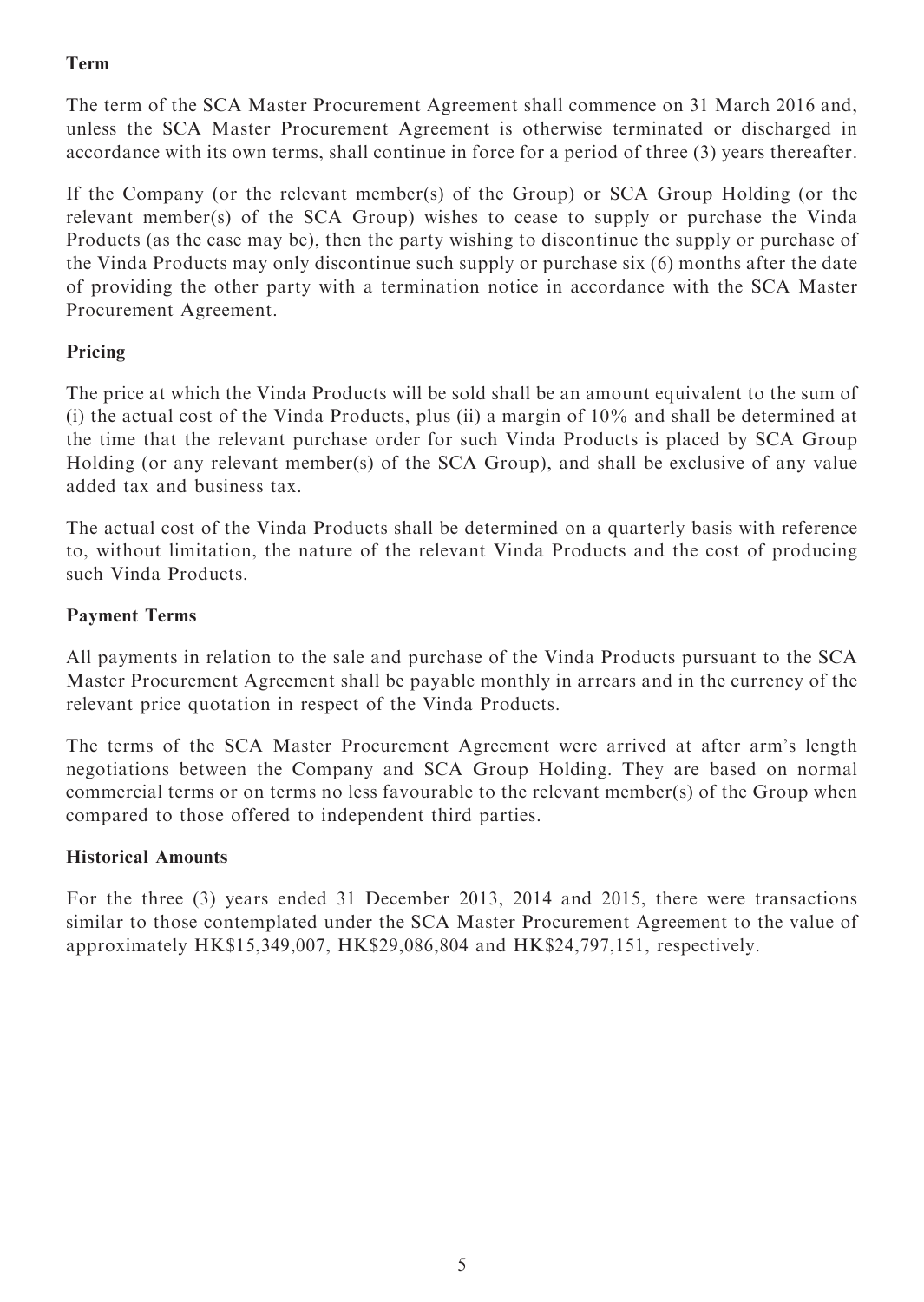#### SCA Annual Caps

Pursuant to the requirements under Chapter 14A of the Listing Rules, the Company proposes the following SCA Annual Caps with respect to the SCA Master Procurement Agreement:

| Year            | 2016 | 2017                                            | 2018 |
|-----------------|------|-------------------------------------------------|------|
| SCA Annual caps |      | HK\$100,000,000 HK\$100,000,000 HK\$100,000,000 |      |

The SCA Annual Caps were determined by reference to the historical transaction values of similar transactions in the past, the expected rate of growth of the Group's sales and overall business and the agreed pricing pursuant to the SCA Master Procurement Agreement.

#### REASONS FOR AND BENEFITS OF THE VINDA MASTER PROCUREMENT AGREEMENT AND THE SCA MASTER PROCUREMENT AGREEMENT

The Company considers that it would be beneficial for the Company to enter into the Vinda Master Procurement Agreement and the SCA Master Procurement Agreement as the transactions contemplated thereunder have facilitated, and will continue to facilitate, the overall operations and growth of the Group's business.

As the Company has had a history of business collaboration with the SCA Group, it is also expected that the transactions contemplated under the Vinda Master Procurement Agreement and the SCA Master Procurement Agreement will further deepen the strategic partnership, establish better collaboration and ensure efficient cooperation between the Company and the SCA Group.

# LISTING RULES IMPLICATIONS

SCA Group Holding is a Controlling Shareholder of the Company and therefore a Connected Person of the Company. Hence, the transactions contemplated under the Vinda Master Procurement Agreement and the SCA Master Procurement Agreement constitute continuing connected transactions of the Company under Chapter 14A of the Listing Rules, and will be aggregated as a series of transactions pursuant to Rule 14A.81 of the Listing Rules.

As the applicable percentage ratios (as defined under the Listing Rules) calculated based on the Vinda Annual Caps and the SCA Annual Caps are, on an aggregated basis, more than 0.1% but less than 5%, the transactions contemplated under the Vinda Master Procurement Agreement and the SCA Master Procurement Agreement are subject to the reporting, announcement and annual review requirements, but are exempt from the independent shareholders' approval requirement under Chapter 14A of the Listing Rules.

In the event that (i) the aggregate amount of the price payable by the Group for any financial year during the term of the Vinda Master Procurement Agreement and/or the SCA Master Procurement Agreement exceeds the Vinda Annual Caps or the SCA Annual Caps for the relevant year (as the case may be), or (ii) the Vinda Master Procurement Agreement or the SCA Master Procurement Agreement is renewed or there is any material change to its terms, the Company will comply with the relevant Listing Rules provisions under Chapter 14A of the Listing Rules.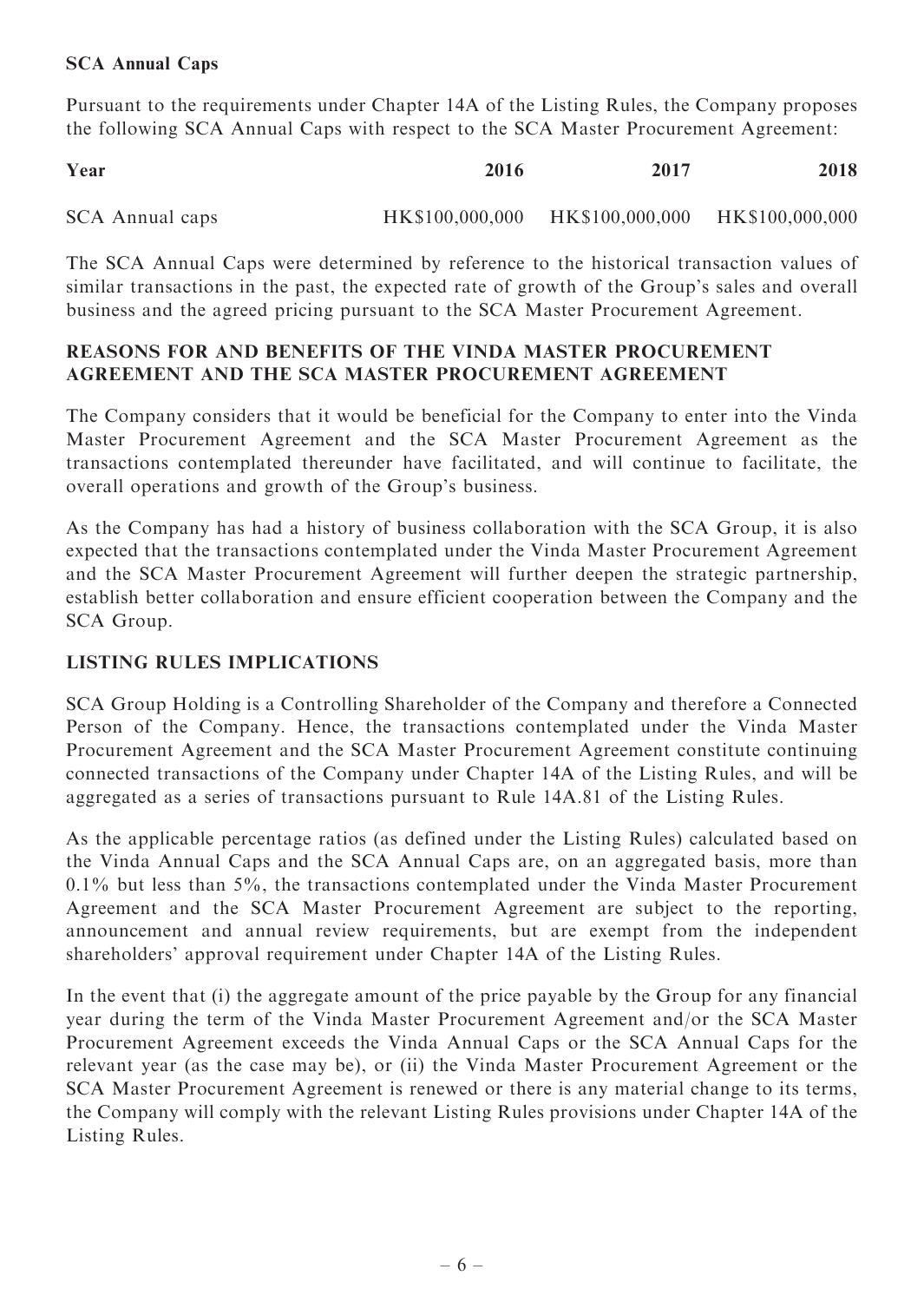The Directors (including the independent non-executive Directors) consider that the terms of the Vinda Master Procurement Agreement, the SCA Master Procurement Agreement and the transactions contemplated thereunder (including the Vinda Annual Caps and the SCA Annual Caps) are on normal commercial terms or better and fair and reasonable, and are entered into in the ordinary and usual course of business of the Group and in the interests of the Company and its Shareholders as a whole.

None of the Directors has a material interest in the transactions contemplated under the Vinda Master Procurement Agreement or the SCA Master Procurement Agreement, and hence no Director is required to abstain from voting on the relevant board resolutions approving such agreements and the transactions contemplated thereunder. However, Mr. Johann Christoph Michalski, Mr. Jan Christer Johansson, Mr. Carl Magnus Groth and Mr. Ulf Olof Lennart Soderstrom, who are former employees or current employees of SCA, elected to abstain from voting on the relevant board resolutions approving the transactions contemplated under the Vinda Master Procurement Agreement and the SCA Master Procurement Agreement.

# INFORMATION ABOUT THE GROUP

The Group is principally engaged in the manufacturing and sale of household consumable paper products and personal care products in the PRC, Hong Kong and Macau, and its principal products include toilet paper, paper handkerchiefs, facial tissue paper, paper napkins, baby diapers, incontinence products and feminine care products.

# INFORMATION ABOUT SCA GROUP HOLDING

SCA Group Holding is a leading global hygiene and forest products company which develops and produces sustainable personal care, tissue and forest products. SCA Group Holding conducts sales in about 100 countries under many strong brands and its parent company is listed on NASDAQ OMX Stockholm.

# DEFINITIONS

In this announcement unless the context otherwise requires, the following terms shall have the meanings set out below:

| "Announcements"                                         | means the announcements of the Company dated 29 October 2015, 27<br>December 2015 and 13 January 2016 in relation to, among other<br>things, the Sale and Purchase Agreement and the transactions<br>(including the Acquisition) contemplated thereunder                                                                                                                                                                                                                                                                                                                                                                                                      |
|---------------------------------------------------------|---------------------------------------------------------------------------------------------------------------------------------------------------------------------------------------------------------------------------------------------------------------------------------------------------------------------------------------------------------------------------------------------------------------------------------------------------------------------------------------------------------------------------------------------------------------------------------------------------------------------------------------------------------------|
| "Circular"                                              | means the circular of the Company dated 28 December 2015 in<br>relation to the Acquisition                                                                                                                                                                                                                                                                                                                                                                                                                                                                                                                                                                    |
| "Previous Vinda"<br>Master<br>Procurement<br>Agreement" | means the master procurement agreement dated 28 November 2014<br>(as supplemented by a supplemental agreement dated 28 November<br>2014) entered into between SCA Group Holding and the Company<br>pursuant to which the Company (or other relevant member(s) of the<br>Group) may purchase from the SCA Group (excluding台灣愛生雅股<br>份有限公司 (in English, for identification purpose only, SCA Taiwan<br>Limited), (i) personal care products as required by the Company for<br>the personal care business of the Group; and (ii) partially finished<br>goods as required by the consumable tissue paper products of the<br>Group in the PRC, Hong Kong and Macau |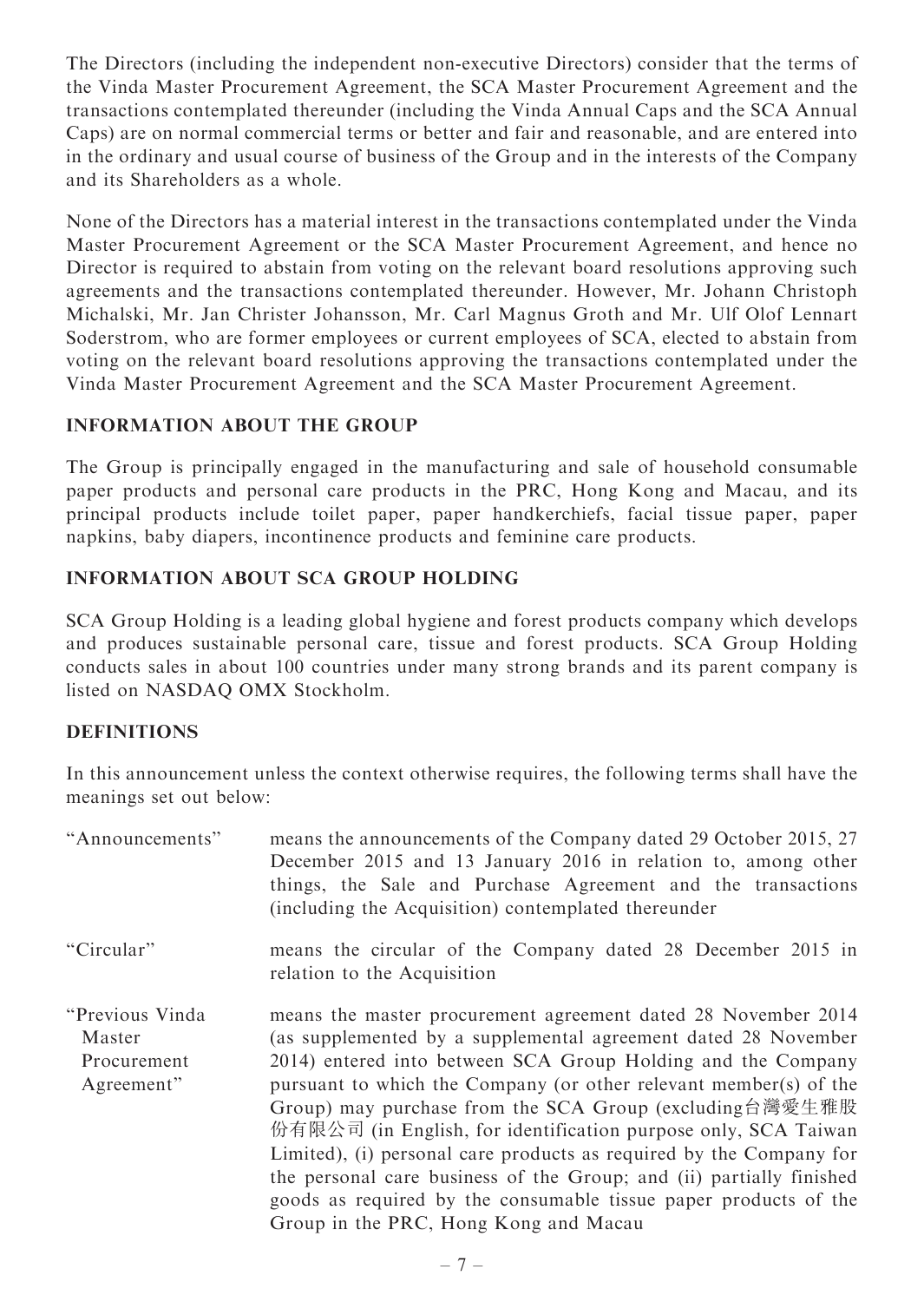- ''SCA Annual Caps'' means the annual maximum monetary value of the Vinda Products to be sold by the Company (or the relevant member(s) of the Group) to SCA Group Holding (or the relevant member(s) of the SCA Group) under the SCA Master Procurement Agreement
- ''SCA Master Procurement Agreement'' means the master procurement agreement dated 31 March 2016 entered into between the Company and SCA Group Holding governing the sale of the Vinda Products by the Company (or the relevant member(s) of the Group) to SCA Group Holding (or the relevant member(s) of the SCA Group)
- ''SCA Products'' means the personal care products and raw materials as required by the Company for the personal care business of the Group that SCA Group Holding has agreed to sell (or procure the relevant member(s) of the SCA Group to sell) to the Group in Hong Kong, the PRC, Macau, Korea, Malaysia, Singapore, Thailand, Philippines, Indonesia, Vietnam, Cambodia, Myanmar, Laos, East Timor, Brunei, Taiwan and in other jurisdictions (as applicable) on the principal terms as set out in the Vinda Master Procurement Agreement
- ''SCA Purchase Order'' means a purchase order given by SCA Group Holding to the Company each month for the purchase of the estimated quantities of Vinda Products required by it and/or the relevant member(s) of the SCA Group (in line with the applicable rolling forecast at the time) for the next three (3) months pursuant to the SCA Master Procurement Agreement
- ''Vinda Annual Caps'' means the annual maximum monetary value of the SCA Products to be sold by SCA Group Holding (or the relevant member(s) of the SCA Group) to the Company (or the relevant member(s) of the Group) under the Vinda Master Procurement Agreement
- ''Vinda Master Procurement Agreement'' means the master procurement agreement dated 31 March 2016 entered into between SCA Group Holding and the Company governing the sale of the SCA Products by SCA Group Holding (or the relevant member(s) of the SCA Group) to the Company (or the relevant member(s) of the Group)
- ''Vinda Products'' means the personal care products and raw materials as required by SCA Group Holding for the personal care business of the SCA Group that the Company has agreed to sell (or procure the relevant member(s) of the Group to sell) to the SCA Group on the principal terms as set out in the SCA Master Procurement Agreement